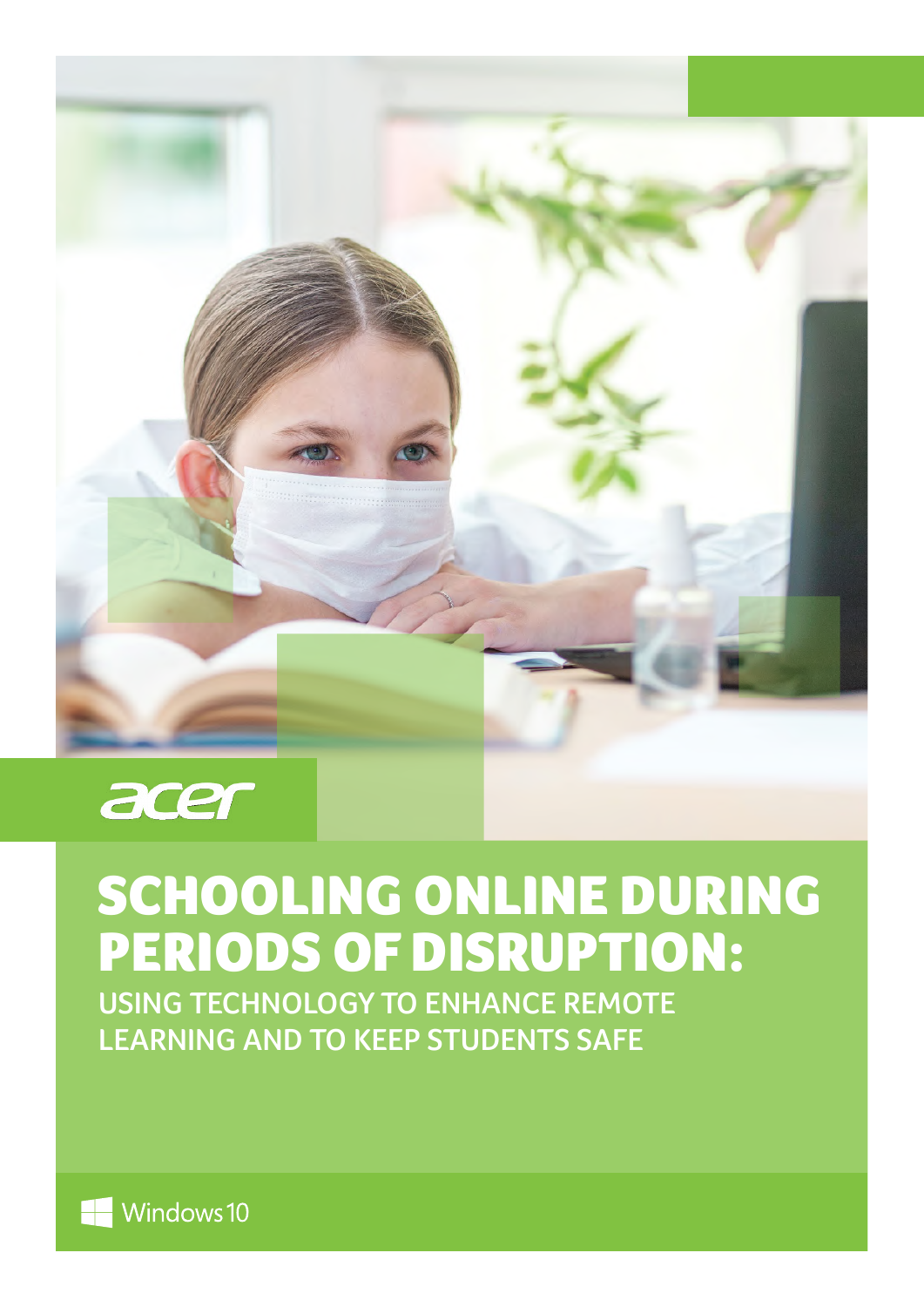## INTRODUCTION

The coronavirus crisis has been a reminder to Australians at large that the healthy functioning of schools is of paramount importance to society. Schools are vital to the Australian economy, not only because they allow parents to work, but because they educate the professionals of the future. The full impact of the pandemic is yet to be realised but educators nationwide have had to adapt to teaching their curriculum online. While there have been challenges, Australian communities have rallied together for their schools, with educators, parents and students collaborating to adopt the routines of the classroom successfully into the home.

This white paper will discuss the challenges that online learning has brought to the surface, particularly with technology, and will provide some best practices and tips that have been developed by teachers to engage students learning from home. It will also cover the topics of cybersecurity and cyberbullying, with some insights as to how educators can leverage Windows technologies and vendor support to address these important issues. Additionally, it will spotlight the recent developments from Acer in context of their educational product range, and how these features can enhance the online learning experience.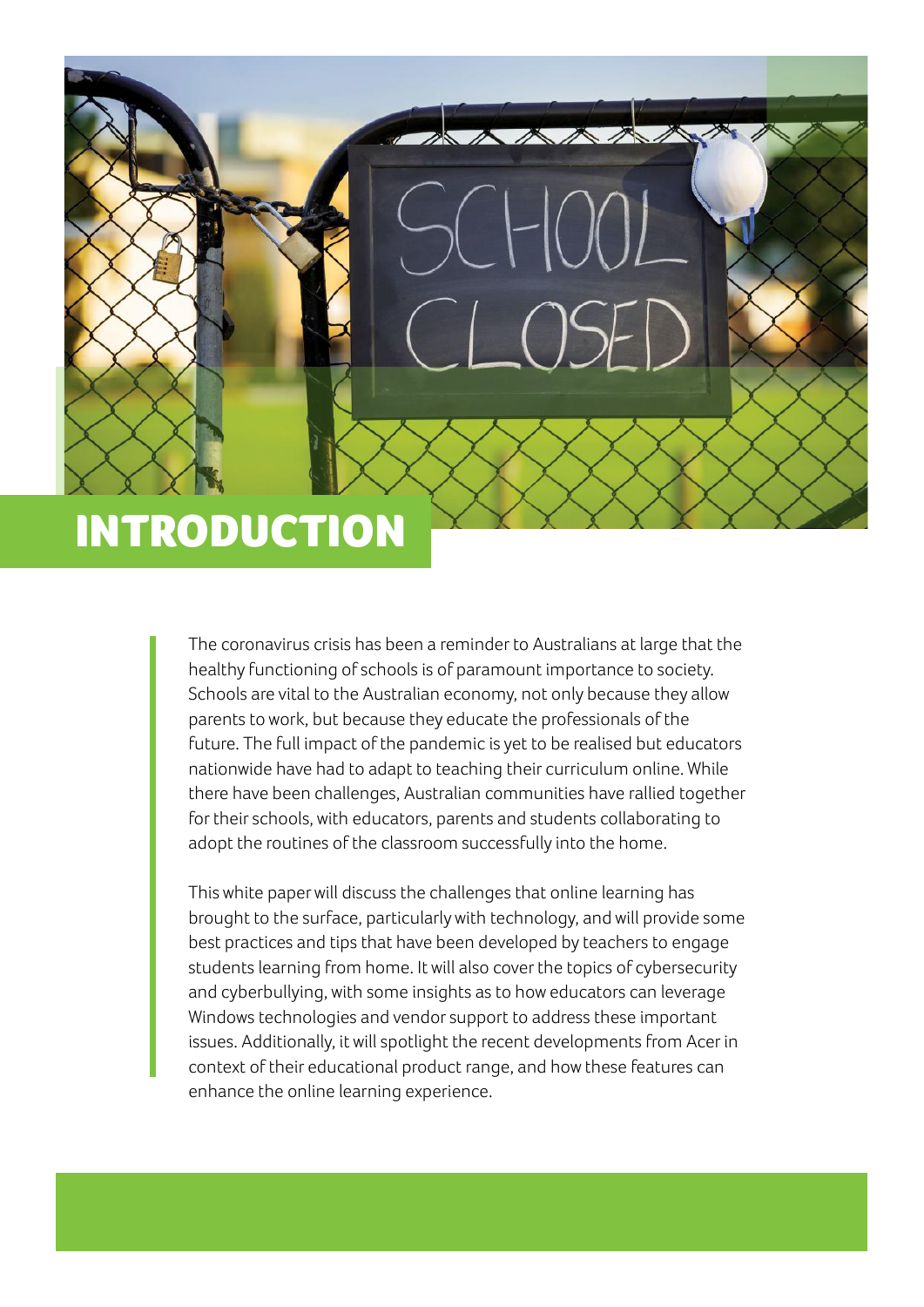## ADDRESSING THE CHALLENGES

**I** fyou were to provide a word for the month of March<br>2020 in the context of education, it would likely be f you were to provide a word for the month of March 'scramble'. The COVID-19 pandemic drove a rapid and unexpected shift to remote learning for most Australian students. Educators scrambled to equip their teachers and students with the tools needed for online learning in the face of a pandemic lockdown. In the process, a myriad of challenges surfaced, ranging from availability of hardware and bandwidth, to the adoption of learning software and online communication platforms in which to host classrooms online.

In a rapid response briefing outline sent to the Hon Dan Tehan MP by Australia's Chief Scientist, Dr Alan Finkel on May 1st 2020, the following factors were identified as influencing the effectiveness of remote learning: a) access to digital technology and the internet; b) home learning environment and family support; c) teacher and student readiness and capability<sup>1</sup>.

While each Australian state adopted a different approach to schooling in the wake of the coronavirus crisis – with some going entirely online with homeschooling programs and others adopting a 'blended approach' – the Federal Minister for Education praised the overall Australian response: "COVID-19 has brought challenges to our education system and I am proud of the way our students, teachers and parents have responded to those challenges," he said in a Q&A session with NewsCorp<sup>2</sup>.

Speaking from the perspective of the technology sector, as well as a parent with three children at school, Rod Bassi of Acer echoes the Education Minister's comment, but also acknowledges the "community effort" that ensued between governments, schools and technology vendors to cater for student online learning needs.

"It was a community effort where heads of schools, the government in their respective jurisdictions, and technology vendors came together – much like a fire – because education is foremost and the potential of writing off an entire year for students, particularly those in delicate years such as prep or year 12, was just not an option," says the Sales Director for the Oceanic Region with Acer.

"This was an event that was surprising and as a nation we were already shell-shocked by the bushfires which took over the summer and that usual holiday period for teachers and students. Then we experienced this COVID-19 bombshell. And if we rewind back to that March time period where everyone was scrambling with online learning, we have to give the educators kudos because by the commencement of term two, they had an adapted form of learning and a functional framework in place."

While Rod recognises it was a "mad scramble for mobility" in that period from mid to late March 2020, he says that the community effort to supply to schools was largely successful.

"Certainly it was key for us to be able to supply a lot of product – and fortunately we have that capability because we assemble our commercial grade products here in Sydney, Australia – and were able to cater to the many requests we had from the public sector for rapid supply of equipment," he explains. "But as a I said before it was a real community effort in working together to supply to the schools with what they needed, and the next phase from that was looking at our incumbent contracts and seeing what additional support we could give."

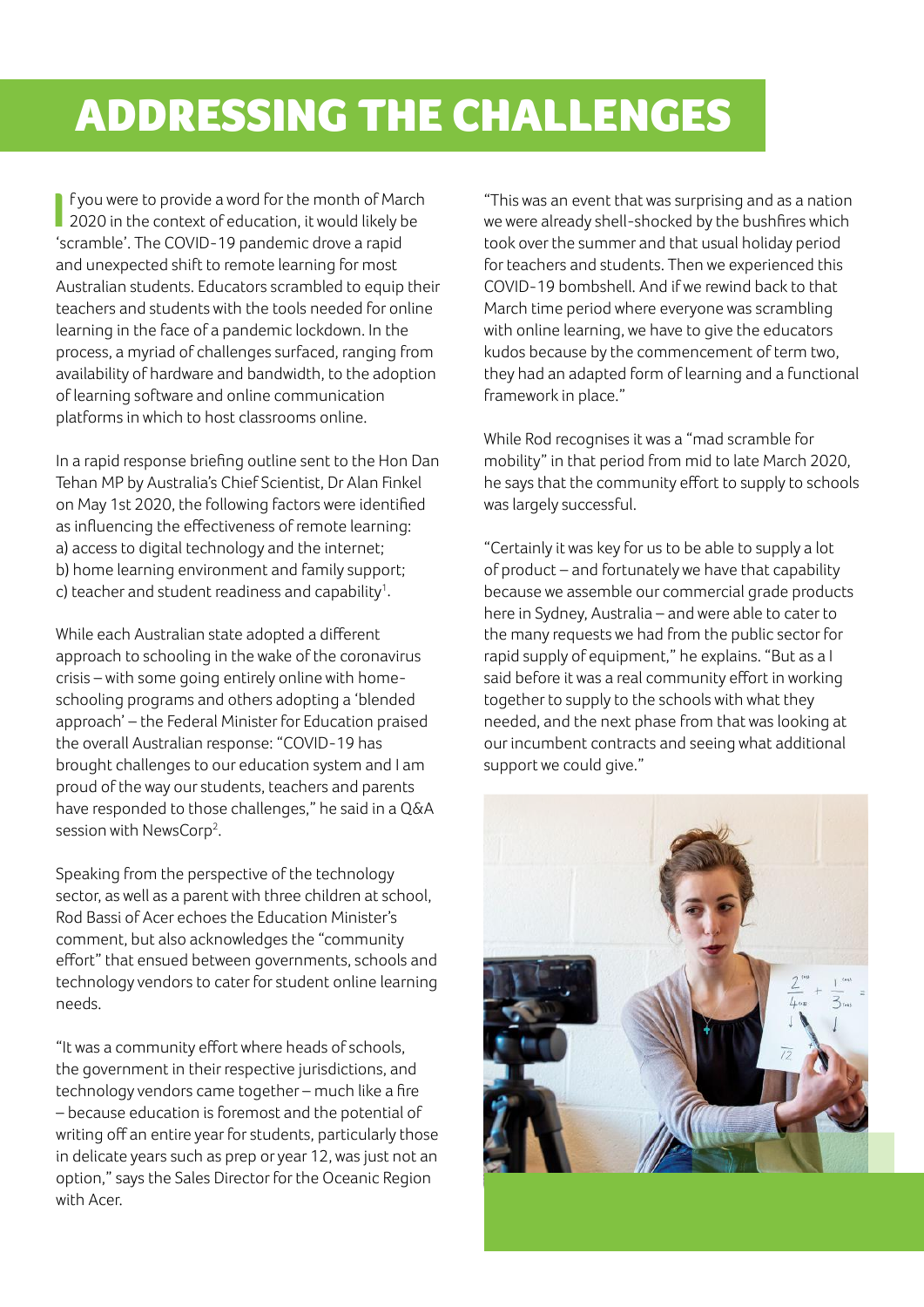#### ONLINE LEARNING IN PRACTICE: RESOURCES AND GUIDELINES

NLINE  $E330N5$  $x = b : \sqrt{b}$  $COSx$ Œ.

**T**he COVID-19 pandemic has made an indelible impact on school communities in Australia, as well as provided educators, parents and students with an invaluable experience that can be harnessed moving forward. While some evidence suggests that educators lack confidence in their ability to adapt teaching methods to a digital environment<sup>3</sup>, other research reveals that online teaching can be just as effective as conventional classroom teaching when there is access to the right tools and resources<sup>4</sup>. In response to these needs, all Australian state and territory governments have extended online resource help to students, parents and teachers, with plentiful material available. The Australian Institute for Teaching and School Leadership has compiled a comprehensive list of these resources in their spotlight guide: What Works in Online / Distance Teaching and Learning for ease of access.<sup>5</sup>

From Rod's experience, establishing routines and collaboration – which includes communication from both schools and students – is even more critical with remote learning than it is in the conventional classroom.

"Routine is so important because that's precisely

what students have at schools. Not only for student wellbeing but in ensuring they are engaged – students often learn in spurts, so it's important to factor in their attention span," he says. "The real measure we are yet to see is how adaptive has the online learning been compared with the experience of studying in school. It's certainly been a two-way street. On the plus side, educators have really lifted their game to deliver their level best to students. The drawback though, has been the access to technology in schools or digital divide, depending on the school or region."

Notwithstanding, the challenges that teachers face in a physical classroom with classes of 25 students or more, are augmented in a virtual setting when using online mediums to communicate.

"That's where I take my hat off to teachers for their patience, their resilience, and their commitment to staying on course. What I've witnessed has been phenomenal and I've experienced it on a personal level with my three children in years 1, 4 and 6," says Rod. "It's very tough for educators and students alike, especially with delicate years such as year 12 or preps, where they've got to be nurtured, and they've been thrown into this washing machine scenario."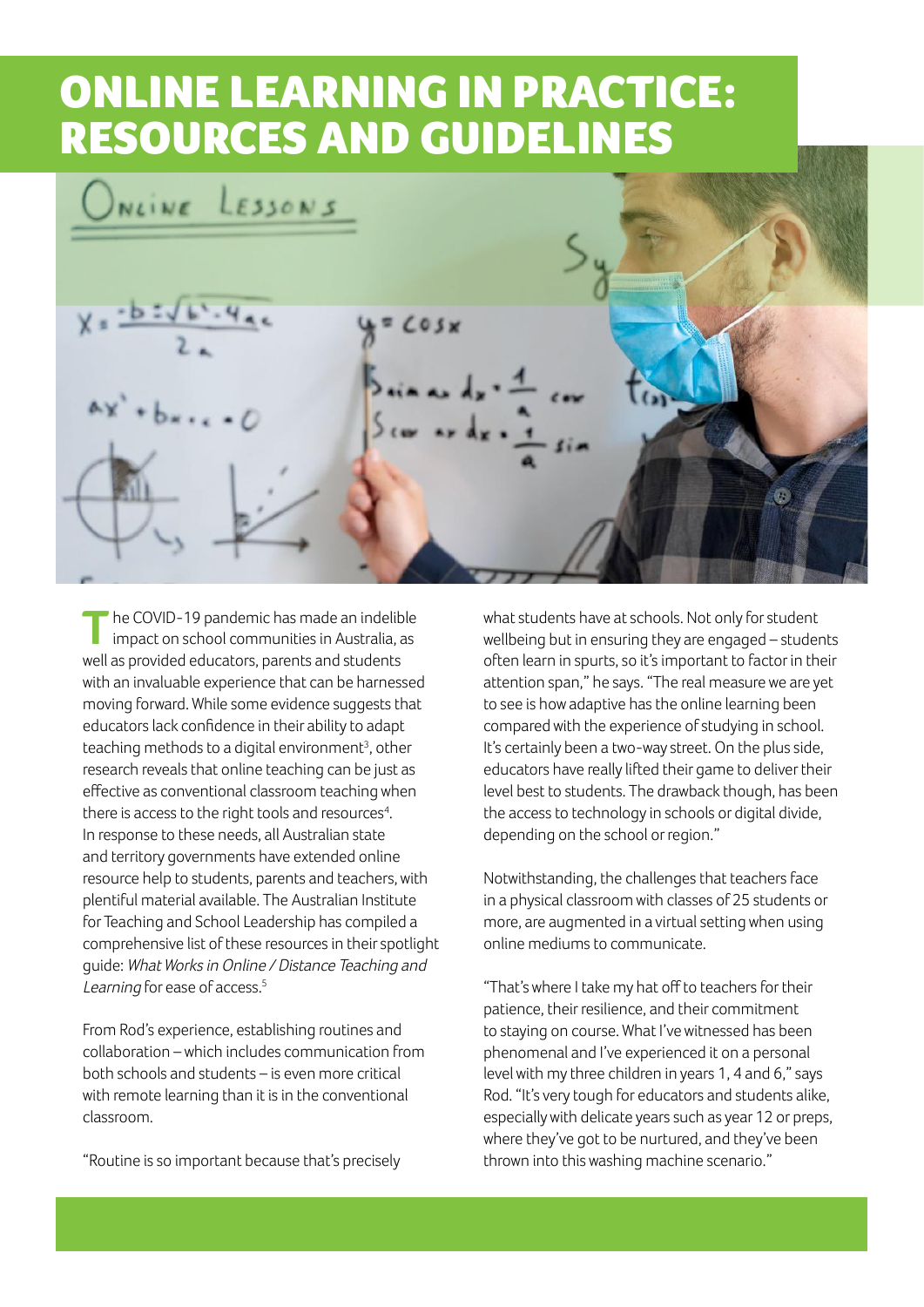#### TOP TIPS FOR EFFECTIVE ONLINE LEARNING

Give very clear instructions. What do the students need to read, watch, write? How much should they write? How do they set it out? Be clear about what you expect to see in their work.

2.

3.

1.

Keep passages of text and videos short. Concentration declines very quickly online, particularly with the distractions of social media close at hand.

Feedback keeps students engaged and builds a sense of connection. Timeliness is difficult but particularly important. Screen-casting can be very effective for formative feedback. Monash's Digital Education Research team have published a very informative resource about using technology to deliver student feedback<sup>8</sup>.

4.

5.

Discussion or forum tasks need responses. This can be from teachers or other classmates – students will generally give up if they feel noone is reading or viewing what they have said.

Checklists help students to organise their thinking and their time.

6.

Provide scaffolded research tasks. The internet can be overwhelming without guidance. Project based learning provides strong opportunities for differentiation.

7.

Build in self-assessment and reflection activities for students.

8.

Avoid getting lost in fancy tools. Keep the emphasis on the teaching and learning, not the bells and whistles. There are a lot of amazing resources available and the wheel doesn't need to be reinvented.

9.

It can be difficult learning online and it's ok to admit that. Be available to provide support when needed. Remote doesn't have to mean alone.

10.

Encourage presentation of work in a variety of formats.

\*The above list was compiled by teachers and staff at the Virtual School Victoria and shared on the Victorian Education and Training government website.<sup>6,7</sup>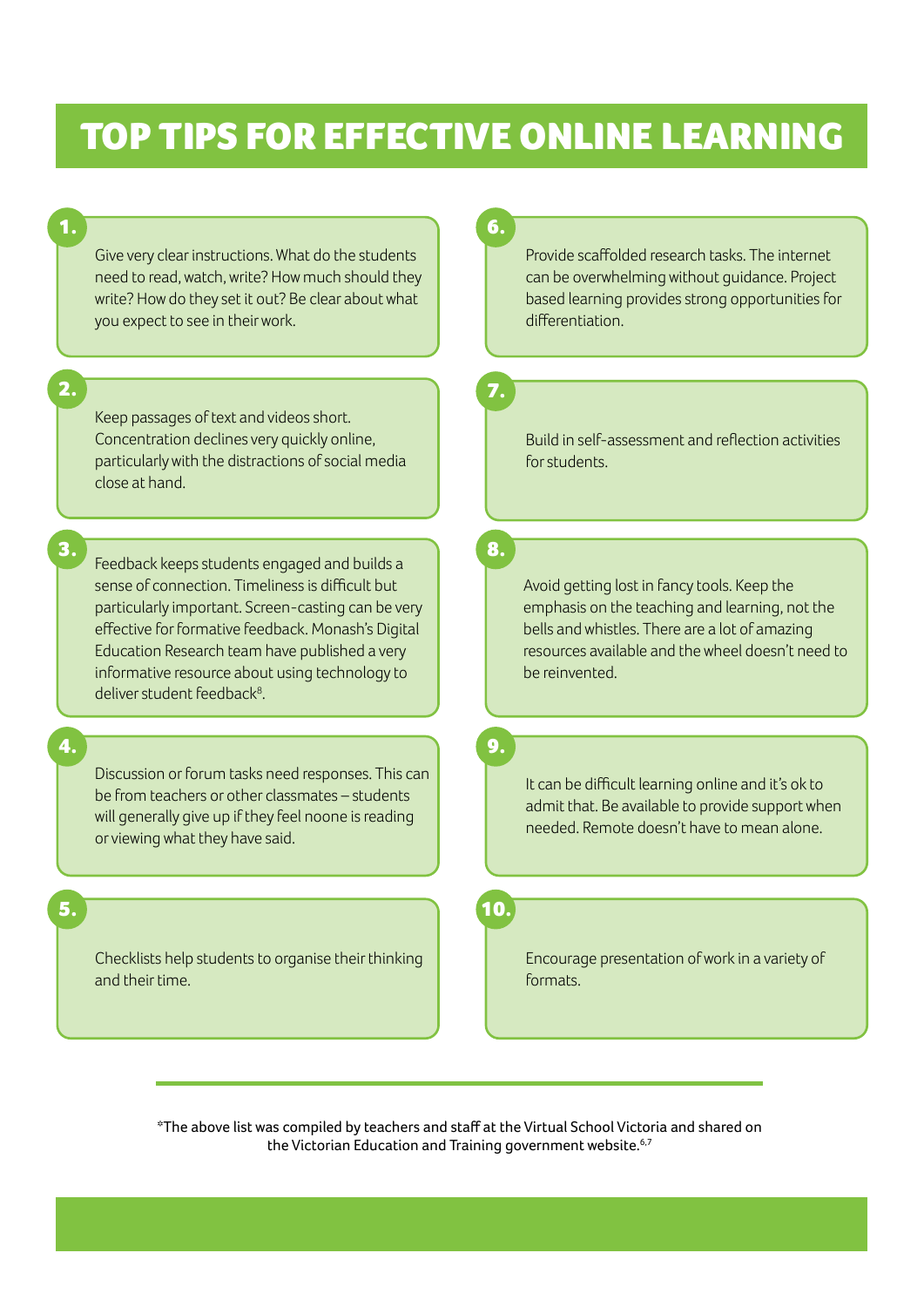### CYBERSECURITY AND **CYBERBULLYING**

With an increased amount of remote learning, the amount of exposure to online harassment and security breaches is also amplified. In an address to educators, Australia's eSafety Commissioner, Julie Imman Grant, reiterated the need to maintain online safety and help children develop good online habits<sup>9</sup>. In particular, she noted that there was a COVID-19 specific web page and a series of blogs to assist educators and parents during this time<sup>10</sup>.

Dear principals and teachers, Thank you for all the work you and your colleagues are doing during the COVID-19 pandemic to lessen the anxiety of your whole community. As students enter this new world of online learning, never has online safety been so important."

**Julie Inman Grant, eSafety Commissioner**

From Rod's point of view, cybersecurity and cyberbullying are both issues that need to remain at the forefront for educators and parents. He also believes that Acer has a role to play in ensuring these topics remain a priority.

"Students of this generation are so heavily absorbed by technology and as such there are more opportunities for cyberbullying or security breaches to occur, particularly in a virtual

classroom where it is more difficult for teachers to police what students are viewing," he elaborates. "E-safety is such an incredibly important subject that could easily be put on the backburner if we're not careful in light of everything going on with COVID-19. I feel it's definitely up to organisations such as Acer and the departments of education to come together and make sure it remains at the forefront."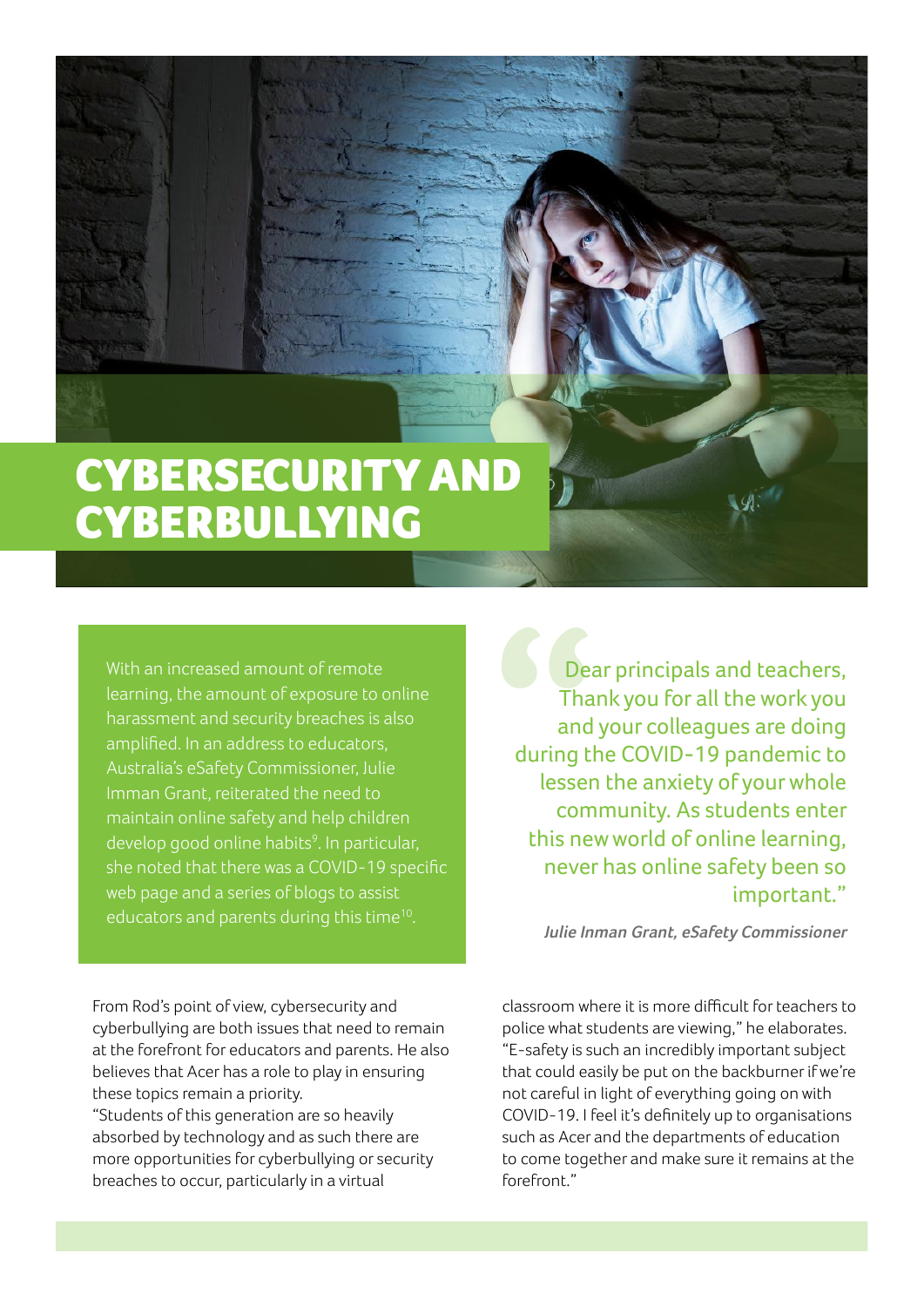#### LEVERAGING VENDOR SUPPORT

In line with his comments around e-safety, Rod adds that Acer can and does act as a facilitator for educators that they can leverage for support that goes beyond that of hardware supply. "As a vendor of hardware we have a lot of dialogue with Microsoft in addition to collaborative business reviews where we can bring important topics such as student online safety to the fore," he says. "We see our role as being that of a facilitator where we can collaborate with software organisations as well as our channelled community to bring solutions to the table. We also provide professional development content to schools to provide guidance on a plethora of subjects and have flagged cyberbullying as a hot topic to invest more effort and resource into."



#### ONLINE PROTECTION WITH WINDOWS TECHNOLOGY

**• PARENTAL CONTROLS:** Educators can encourage parents to turn on parental controls to provide online protection. Windows 10 offers these options by default. Once parental controls are enabled, two features are turned on by default. Firstly, internet browsing on Microsoft Edge browser becomes strict, ensuring that no adult content will be displayed in any of the search results. Secondly, InPrivate browsing is blocked, disabling incognito browsing by the child<sup>11</sup>.

• **WINDOWS IN S MODE:** Educators can advise parents and students about using Windows 10 in S mode. This is a version of Windows 10 that's streamlined for security and performance. For example, it allows only apps from the Microsoft Store, and requires Microsoft Edge for safe browsing<sup>12</sup>.

• **ACER PROSHIELD:** This is an all-in-one security solutions software that comes on Acer laptops. It secures the device against unauthorised access and protects local storage. In short, it helps protect students from being hacked and having their personal images or data shared. It uses BIOS settings, data encryption and credential and authentication management to secure devices and prevent intrusion<sup>13</sup>.